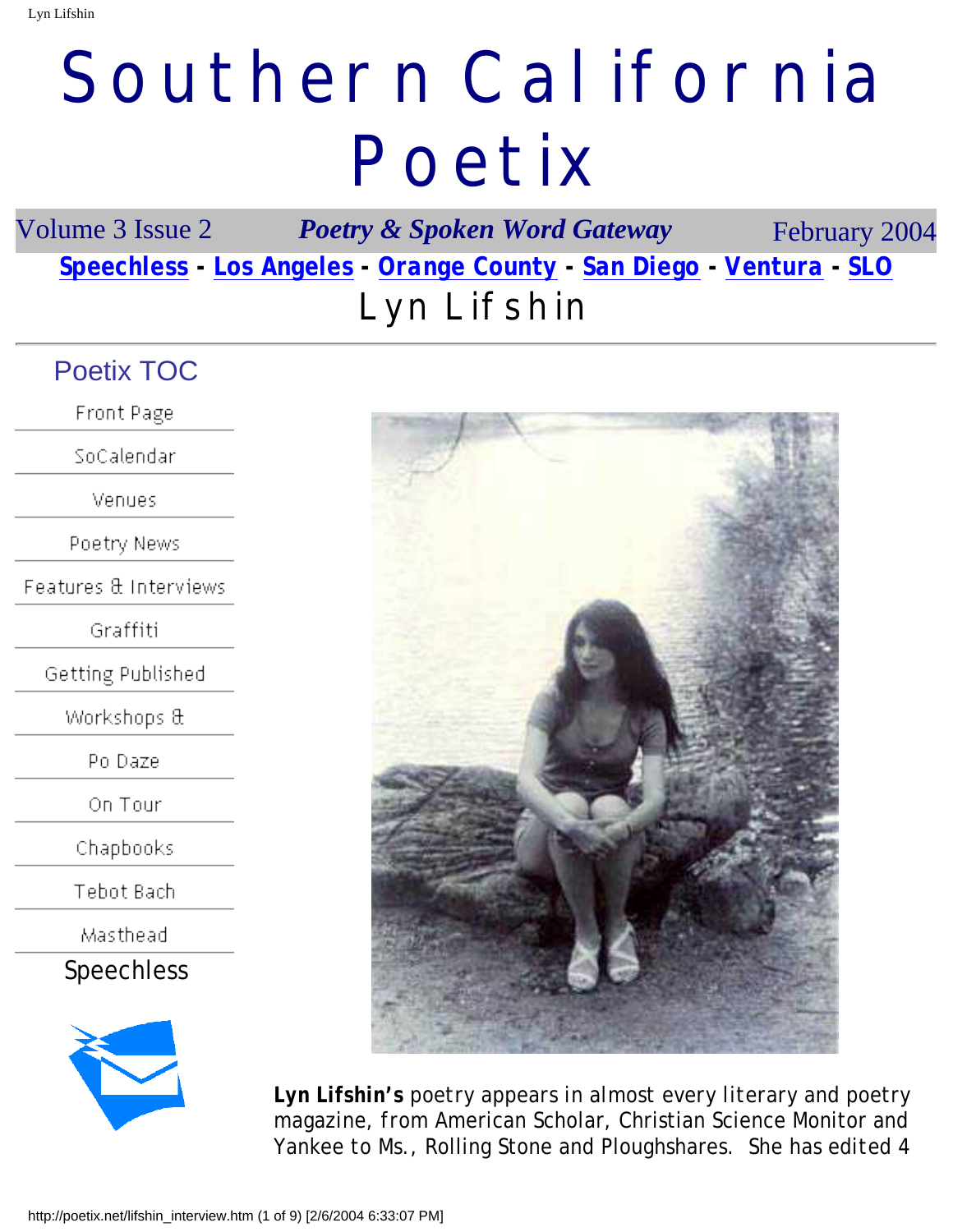Lyn Lifshin

## [Masthead](file:///D:/My%20Documents/My%20Webs/poetix/contact.htm)

**Publisher**: [Mifanwy Kaiser](mailto:mifanwy@poetix.net)

**Senior Editors**: [G.Murray Thomas](mailto:murray@poetix.net) [Larry Jaffe](http://www.larryjaffe.com/)

**Poetry Editor:** [Suzanne Lummis](mailto:suzanne@poetix.net)

**News Editor**: [Jack Bowman](mailto:jack@poetix.net)

**Publications Editor [Jerry Hicks](http://poetix.net/get_published.htm)** 

**Reviews Editor** [liz gonzález](mailto:liz@poetix.net)

#### **Regional Editors Los Angeles** [Mike Sonksen](mailto:mike@poetix.net) **Orange County** [MC Bruce](http://poetix.net/mc_bruce.htm) **San Diego** [Marc Kockinos](http://poetix.net/san_diego.htm) **San Gabriel** [Don Campbell](http://poetix.net/san_gabriel.htm) **Ventura** [Phil Taggert](http://poetix.net/ventura_county.htm)

**Contributing Editors**: [Alice Nicholas](mailto:alice@poetix.net) [Stacey Tolbert](mailto:stacey@poetix.net)



*anthologies of women's writing including TANGLED VINES (Harcourt Brace Jovanovich), now in its second, enlarged edition and chosen by* Ms. *magazine as one of the 60 best books of the year. Other anthologies she has edited include* ARIADNE'S THREAD *and* LIPS UNSEALED*. "Writing Mint Leaves at Yaddo," a prose piece, was selected as one of the best pieces of writing about writing by* Writer's Digest *and* Story Magazine*.* BEFORE IT'S LIGHT*, published winter 1999-2000, won a Paterson Poetry Prize. "Another brilliant...moving from the intensely personal...to the historical." (*Small Press Review, *June 2000) Lyn Lifshin is a winner of many awards including a Bread Loaf Fellowship, The Jack Kerouac Award and New York State Caps Grant. Her latest book,*  ANOTHER WOMAN WHO LOOKS LIKE ME *will be published by Godine/Black Sparrow Press early in 2004.*

*"Here she is! Might as well stop fighting it. Lifshin is not going to go away. For men, she's sexy. For women she's an archetype of gutsy independence. As a poet, she's nobody but herself. Frightening prolific and utterly intense. One of a kind."* - San Francisco Review of Books

*During the week of March 6 through 12 the Southland will be graced with the presence of a poetry legend, Lyn Lifshin, who will be coming to promote her new book,* ANOTHER WOMAN WHO LOOKS LIKE ME*. I am pleased to announce that Lyn's tour includes my venue, Moonday on Monday, March 8. (Please see [www.lynlifshin.com](http://www.lynlifshin.com/) for a complete list of venues and times of her Southland tour.)*

#### *Alice Pero the Co Host Moonday on Montana (Santa Monica) conducts the interview*

**Alice**: It's a real honor to be able to interview the Queen of the Small Presses....I hope you aren't offended if I use that title.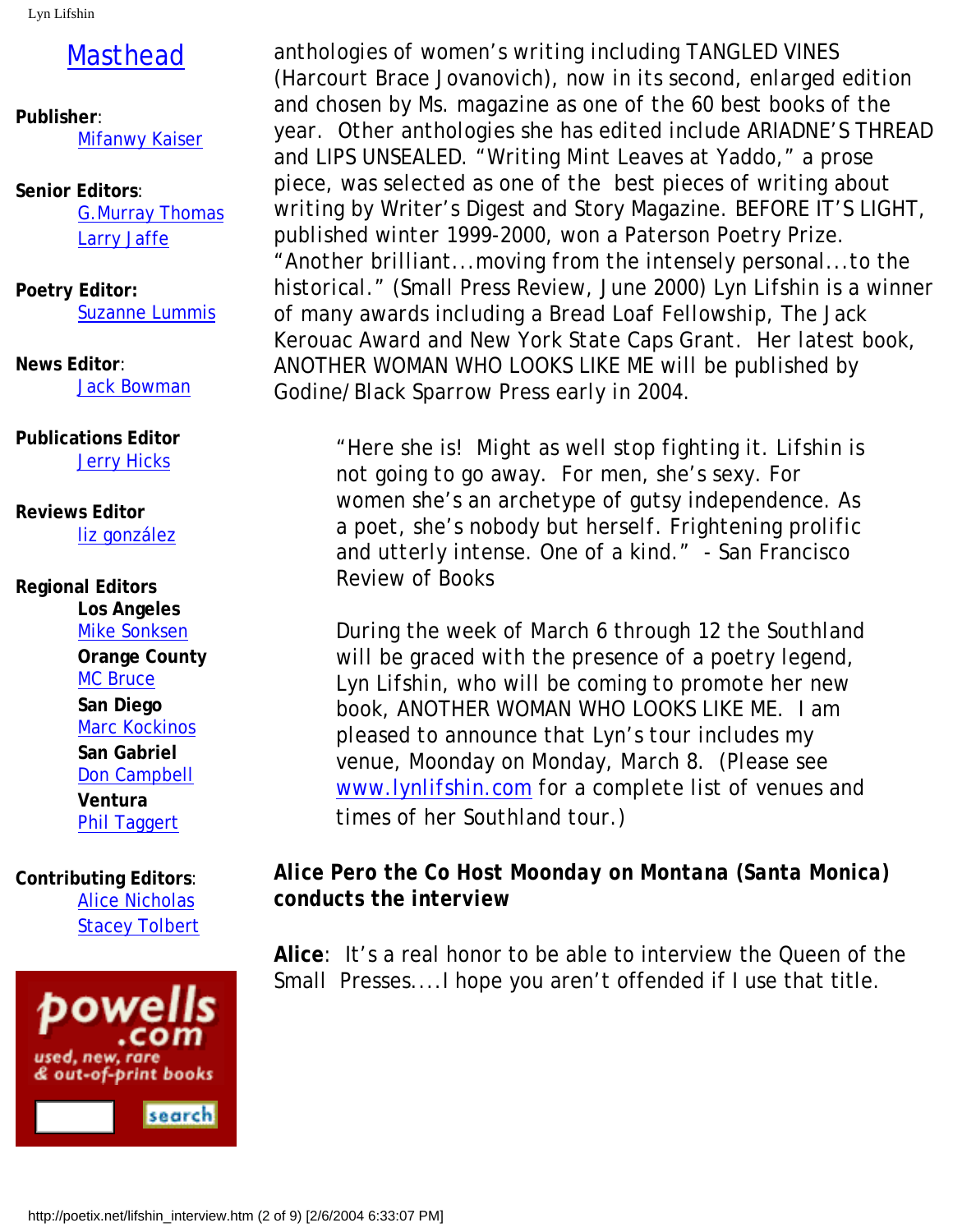

**Lyn**: I always found that title amusing. It first appeared on a third edition of BLACK APPLES. Having left graduate school where I was working on a PhD and never wanting to be connected with anything academic at that moment, I did submit only to small presses. Later, I broadened my publishing base. It doesn't offend me

but it is a rather strange "honor." And yet, it is the small presses that have made my name known. Whether I am queen of them, is debatable!

**Alice**: Tell me about your new book and what we have to look forward to...any words about it?

**Lyn**: I am actually thinking about three new books: ANOTHER WOMAN WHO LOOKS LIKE ME is set to come from Black Sparrow/David Godine in January. But I am also working on a book called THOSE DAYS WERE SO PERSEPHONE and a collection of poems about the beautiful, tragic race horse filly, RUFFIAN. She has taken all my time, attention, and love lately. An obsession. Something I am doing out of love and the inability not to do it. I have no idea who or where or when anyone might want to do a book about a gorgeous, freakishly fast, never headed, never beaten (except by death) horse as special as Ruffian, dead almost 30 years. As for, ANOTHER WOMAN WHO LOOKS LIKE ME—like other collections, a big variety but new are poems based on paintings, especially Romare Bearden, a group of poems for the adoption of a baby from Guatemala, and a series of poems about September 11, 2002, and the aftermath.

**Alice:** Having read some of the poems on the adoption of the Guatemala baby, I know what incredible riches we have in store for us! On another topic... what was the very first memory of your interest in writing poetry...how did you start?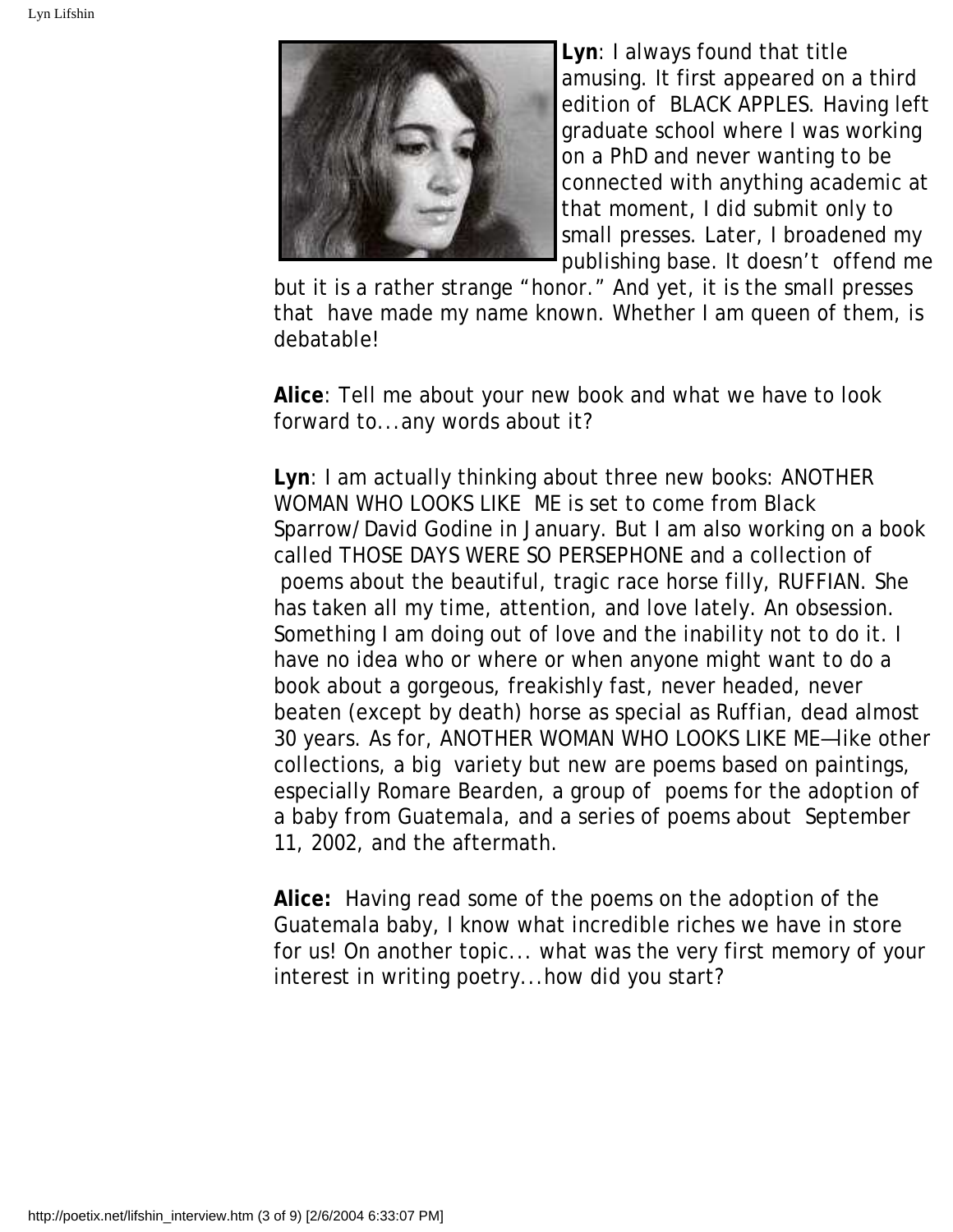**Lyn:** I am told that at three, riding on a bumpy back road, I told my mother it looked like the trees were dancing. I'm not sure I remember that but I loved the book NOW WE ARE SIX and in second and third grade I was promoted because I could write and read well. Much of the writing was



poetry, as was much of the reading we did: Blake, Longfellow, Milton.

**Alice:** Do you feel that getting into the academic poetry scene was useful to you now or early on?

**Lyn**: I never *was* in the academic poetry scene. I was working on degrees in literature but never took courses in writing. Ironically, I wanted to get a PhD so I could write, and then, done with all the courses (A's in all), having passed two language requirements, written 100 pages of a dissertation on the comparison of the psalms of Sir Thomas Wyatt and Sidney (which oddly, disappeared from my office and was never found again), having passed all the qualifying exams for the degree but one (and that is one I wrote about in Orals where I was treated rather absurdly), I walked out of the building when given a second chance. So I think most people think of me as anti-academic though I often teach at colleges and read there. It is a tremendously different scene now: Academic doesn't mean what it did when I began to write but instead is cliquish in a different way. I was amazed when I organized a panel for AWP (Association of Writers and Writing Programs) on "Feeling on the Outside" about being in the poetry world but definitely not on the "inside' of academia. I think now academia plays an enormous role in publication, readings, prizes, connections, much more than when I started writing.

**Alice**: What do you think of attempts to classify writing into categories like "Beat" or "Meat" schools...do you feel this is valid and/or accurate?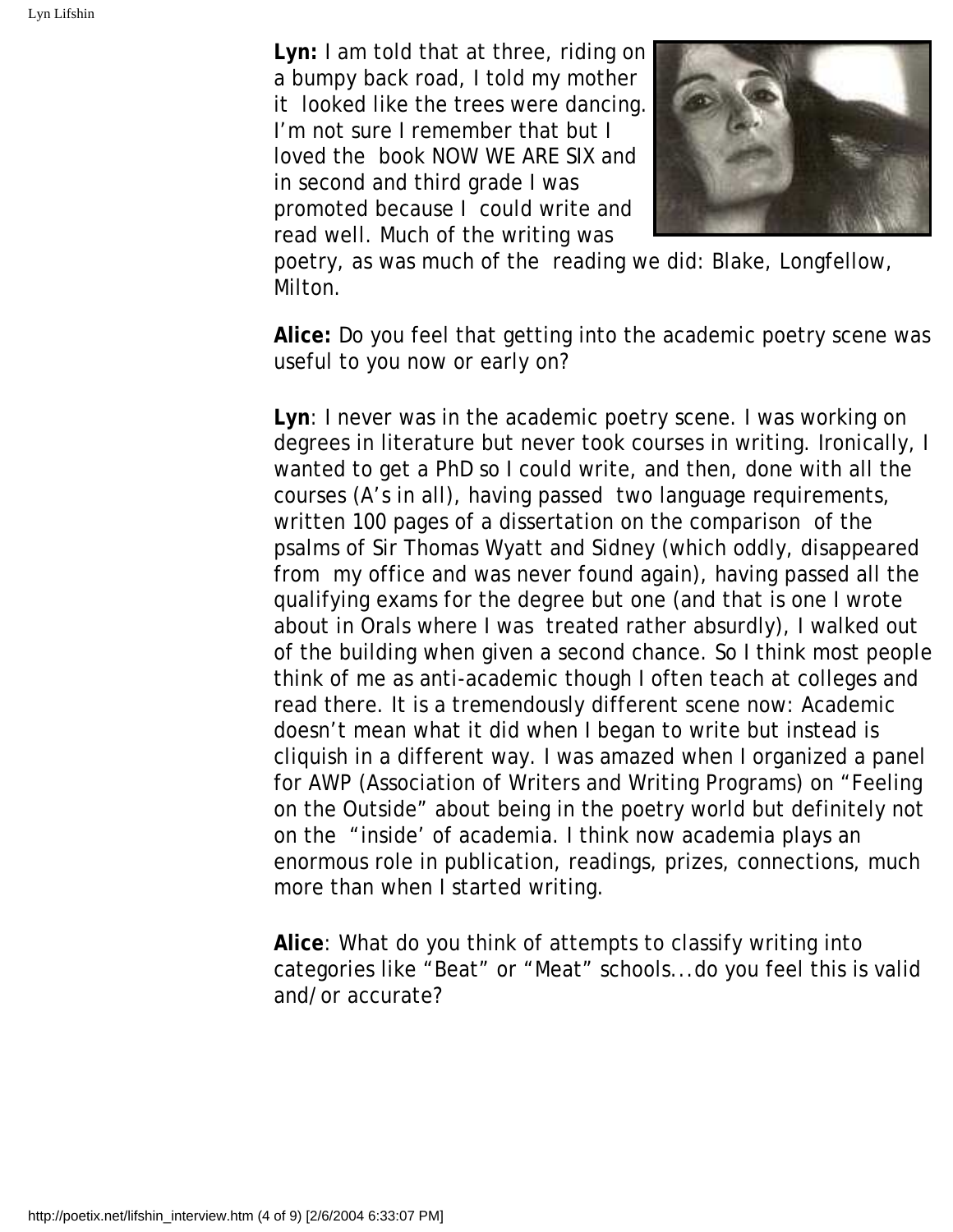**Lyn:** I'm not sure; probably not really. I've never though of myself fitting into any particular school, though I have been connected I suppose with the Beat or post-Beat or Meat schools, but I don't see it. When I first came to the DC-Virginia area, I was struck by the fragmented



state of poetry: academic, slam, ethnic, gay, etc. By contrast, a poet who runs a series and has lived here longer found little of that. But I really see it!

**Alice:** If the poetry scene could be anything you wanted it to be, how would you change it?

**Lyn:** I wish things weren't as political, as focused on contacts, connections. I think it was less so when I began.

**Alice:** When you go to a reading nowadays and listen to open mike readers, what do you listen for?

**Lyn:** I don't go to that many open readings. I used to go from upstate New York to NYC for a reading, a several hour drive back and forth, but now I take ballet often and often at night... When I read and there is an open reading, I suppose I look for a poet that touches me, startles. Most of my books (until my recent Ruffian books and books about Millay) are poetry books. I buy poetry books all the time, but at the moment there are only a handful of poets whose next collection I am dying for. As for which poets, I couldn't answer that question—it's too likely I would leave the most important-to-me writers out.

**Alice**: After writing many books of poetry and managing to get them published over the years. do you feel the necessity of saving some that are now out of print and getting them into collections for posterity?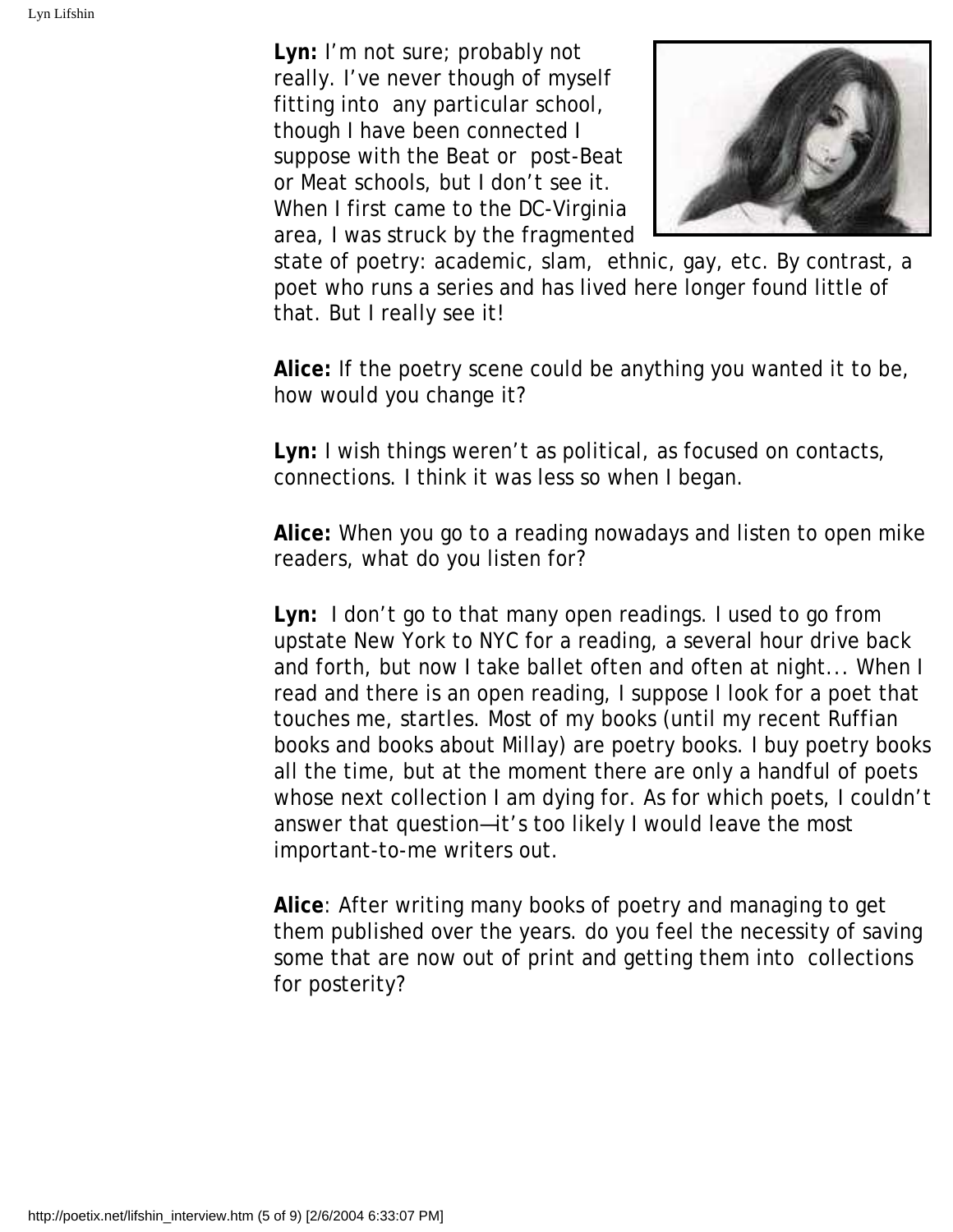

**Lyn**: There are some books I wish I had saved more copies of, not realizing the small press, small edition books become the most rare and sought. I had tried to get more copies of BLACK APPLES and UPSTATE MADONNA and there were some mix ups and the books I believe were dumped in a garbage dump—upsetting to say the least. Some of the very small mimeographed books are now collectors' items and selling for large amounts. I do wish I kept more of them. On eBay and Amazon.com, those are the books that are now

more expensive and rare. When John Martin ran Black Sparrow [Press], the plan was to keep everything in print that appeared in the books they did and I did include some out of print poems. I don't know what the new Black Sparrow at David Godine will plan in terms of keeping books in print.

**Alice:** What do you think is the role of the internet to help disseminate poets and their work? How would you say this will help/hinder appreciation of the art form in the future?

**Lyn:** I really don't know the role of the internet to help poets and their work. Certainly people get to see poems more widely (I think) and more quickly. I don't tend to go to read poems on the 'net as I would a book unless I am looking for poems on a certain subject, but it seems to be becoming more and more central in publishing.

**Alice**: How can we get young people more involved in poetry?

**Lyn:** With 2000 new poets entering the "poetry market" each year and the proliferation of writing departments and programs, I think there are certainly a lot of people involved in poetry. How to get them to buy publications, books and magazines—that a more complicated problem and I don't really have a solution.

**Alice:** I know that you are an avid student of ballet. Do you find that music and dance influence your writing in any way?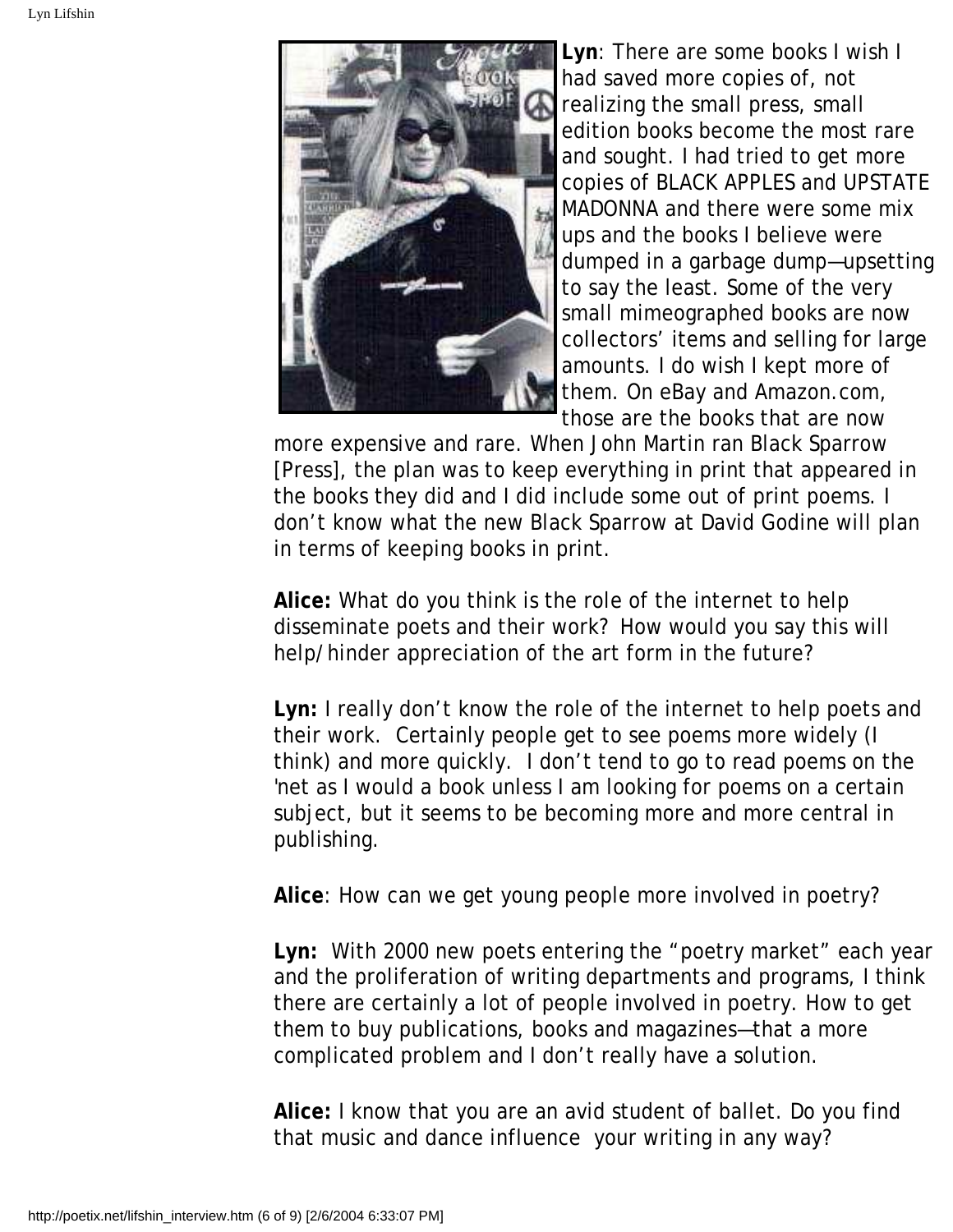**Lyn:** I did do a book of ballet poems that was to come out from a press that publishes only dance poems years ago but never did. I keep thinking I will add some of those poems in a new collection but seem not to. I love ballet but it's also a way to deal with stress—yet poems have come from it, at least lately. Earlier, when I was beginning ballet and poetry, they did merge more often. The music and dance did influence my writing more when I was beginning both. At one point I took class with a former New York City soloist and he told great stories about many of the dancers that became poems.

**Alice:** How would you encourage young artists?



**Lyn:** There's a part of me that says "run in the other direction." I can't help it. It is a very frustrating, difficult, often unrewarding life. But if you must, do what feels right, whether it is writing and reading—what I

felt was important—or playing the career game. It seems often to work—I hope that doesn't sound cynical but it is realistic. There are so many poets and it's not enough to just write lovely poems. I really don't like the way this sounds, might have to cut it, but it is how I feel.

**Alice:** No matter how discouraging it may seem at times, it's a person like you who does set an example of persistence and the creation of abundance in an often frustrating field. Thank you, Lyn Lifshin for all you have done and continue to do for our precious art form.

We are looking forward to seeing you and hearing you in the Southland.